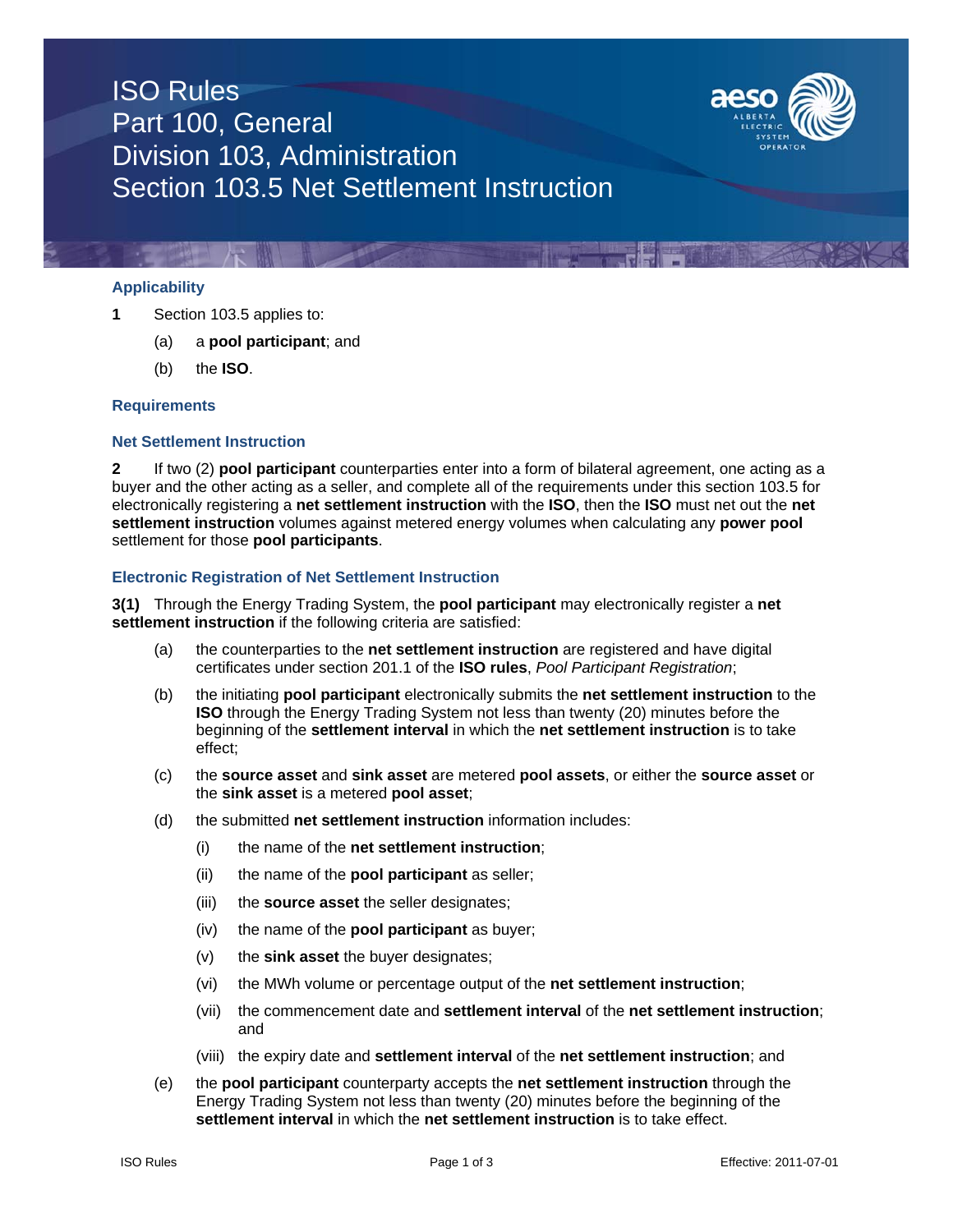# ISO Rules Part 100, General Division 103, Administration Section 103.5 Net Settlement Instruction



**(2)** Subject to subsection 6, if any electronic registration or de-registration by a **pool participant** does not satisfy the criteria under this section 103.5 for electronic registration or de-registration, then the **ISO's** remedy is to reject the electronic registration or de-registration.

## **Request for De-registration of a Net Settlement Instruction**

**4(1)** After a **net settlement instruction** is electronically registered, either of the **pool participant** counterparties may request to de-register the **net settlement instruction** by delivering a written request to the **ISO** which:

- (a) the **ISO** receives no less than three (3) **business days** prior to the requested date for deregistration; and
- (b) includes the following information:
	- (i) a statement that the **net settlement instruction** is to be de-registered;
	- (ii) the **net settlement instruction** registration number;
	- (iii) the name of the **pool participant** as seller;
	- (iv) the designated **source asset**;
	- (v) the name of the **pool participant** as buyer;
	- (vi) the designated **sink asset**; and
	- (vii) the desired effective date and **settlement interval** for which the de-registration is to take effect.

**(2)** If the **ISO** receives a request that complies with the requirements of subsection 4(1) then the **ISO** must, on the effective date specified in the request, de-register any **net settlement instruction** that is the subject of the request.

**(3)** A new **net settlement instruction** must be registered replacing the one requested for deregistration if the initiating **pool participant** submits a new **net settlement instruction** in accordance with this section 103.5 and the non-initiating counterparty, through the Energy Trading System, accepts the new **net settlement instruction**.

**(4)** The **ISO** must notify the non-requesting **pool participant** counterparty, no later than the close of business on the first (1<sup>st</sup>) **business day** after receiving the de-registration request under subsection 4(1), that the **net settlement instruction** is being de-registered in accordance with this subsection 4.

#### **Mandatory De-registration of a Net Settlement Instruction**

**5(1)** A **pool participant** must provide notice to the **ISO** to de-register a **net settlement instruction** if there is:

- (a) a change in the registered **pool participant** for any **pool asset** that is the subject of the **net settlement instruction**; or
- (b) a voluntary termination of the registration of the **pool participant** under subsection 9 of section 201.1 of the **ISO rules**, *Pool Participation Registration*.
- **(2)** The **pool participant** must provide notice to the **ISO** of the de-registration of the **net settlement**